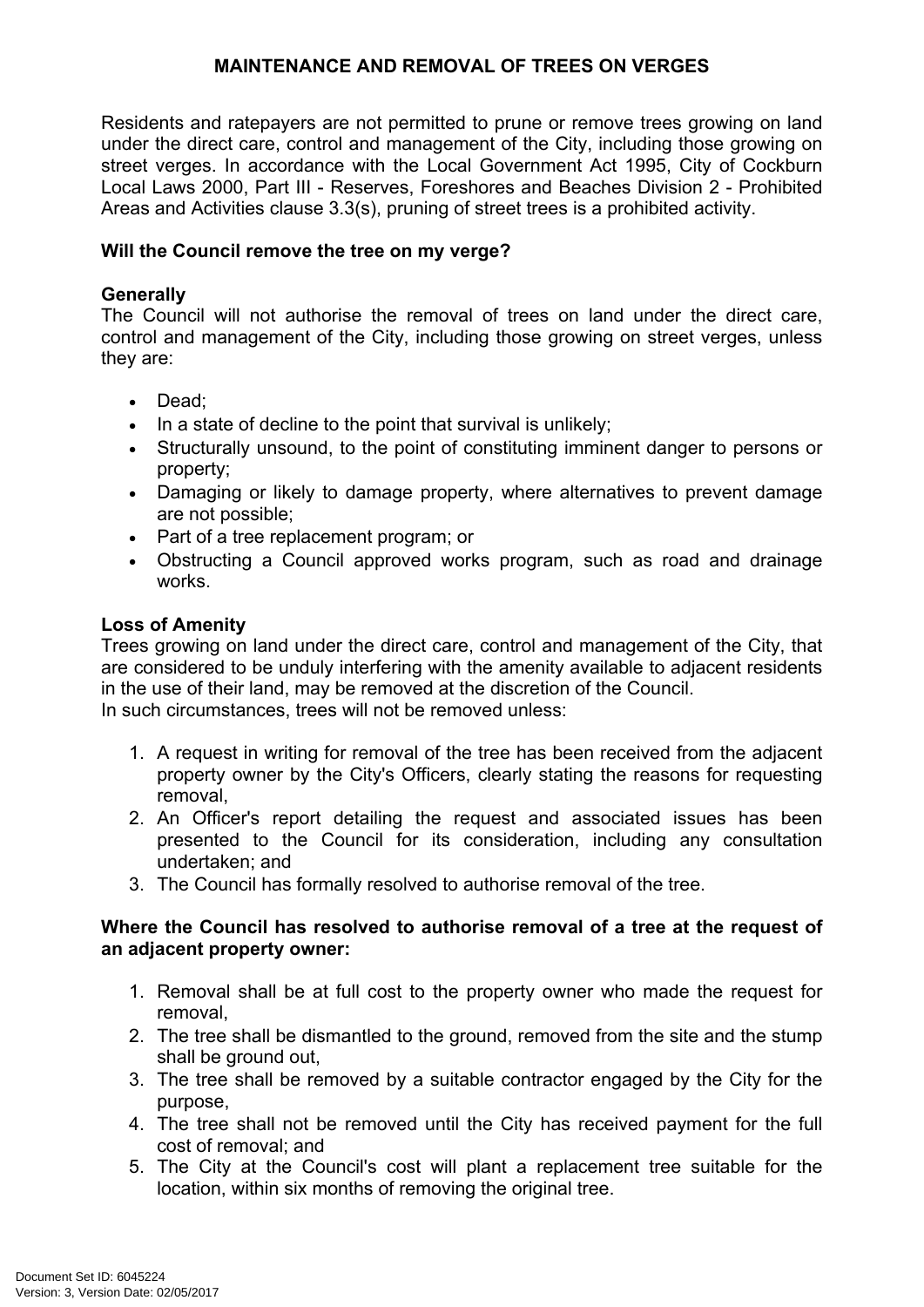## **Planning, Building, and Other Approvals**

Where a planning, building or other approval has been granted by the City, that necessitates removal of a tree growing on land under the direct care, control and management of the City:

- 1. Removal shall be at full cost to the property owner who made the request for removal,
- 2. The tree will be dismantled to the ground, removed from the site and the stump will be ground out,
- 3. The tree will be removed by a suitable contractor engaged by the City for the purpose; and
- 4. The City at the Council's cost will plant a replacement tree suitable for the location and as near as practical to the original location, within six months of removing the original tree.

# **Will the Council prune the tree on my verge?**

Generally, trees will be allowed to develop their natural canopy and will not be pruned. Where pruning is essential, pruning will only be carried out in accordance with Australian Standard AS 4373 - 1996, Pruning of Amenity Trees, and for the express purposes of:

- Providing clearance for pedestrian movement
- Improving the safety, structure and health of the tree
- Maintaining clearances for utility services, eg powerlines
- Improving vehicle driver's line of sight along vehicle carriageways; and
- Preventing branches encroaching into neighbouring property from public property.

## **What constitutes "damaging or likely to damage property"?**

For the purpose of determining if a tree should be pruned or removed, "damaging or likely to damage property" is defined as any damage to property caused by or likely to be caused by any part of a tree that is currently attached to the tree.

For example, if the roots of a tree were lifting the foundations of a dividing wall causing the wall to crack, then it would be judged that the tree was causing damage to the wall. Similarly, if the branches of a tree were growing up and through overhead power lines, then it would be judged that the tree was likely to cause damage, particularly in stormy weather.

Uncertainties in how to categorize the effect of tree parts that become detached but do not cause immediate damage often exist. A particular example is that of leaves, twigs, floral parts and bark that fall from trees and block roof gutters. When it rains, if the gutters have not been cleared, overflowing water can enter the house causing damage to ceilings, walls and floor coverings. In these instances, should the damage be judged as having been caused by the tree? For the purpose of determining whether a tree should be pruned or removed, it would more than likely be judged by the City that the tree did not cause the damage. It would be judged that the damage was caused by water overflowing from blocked gutters.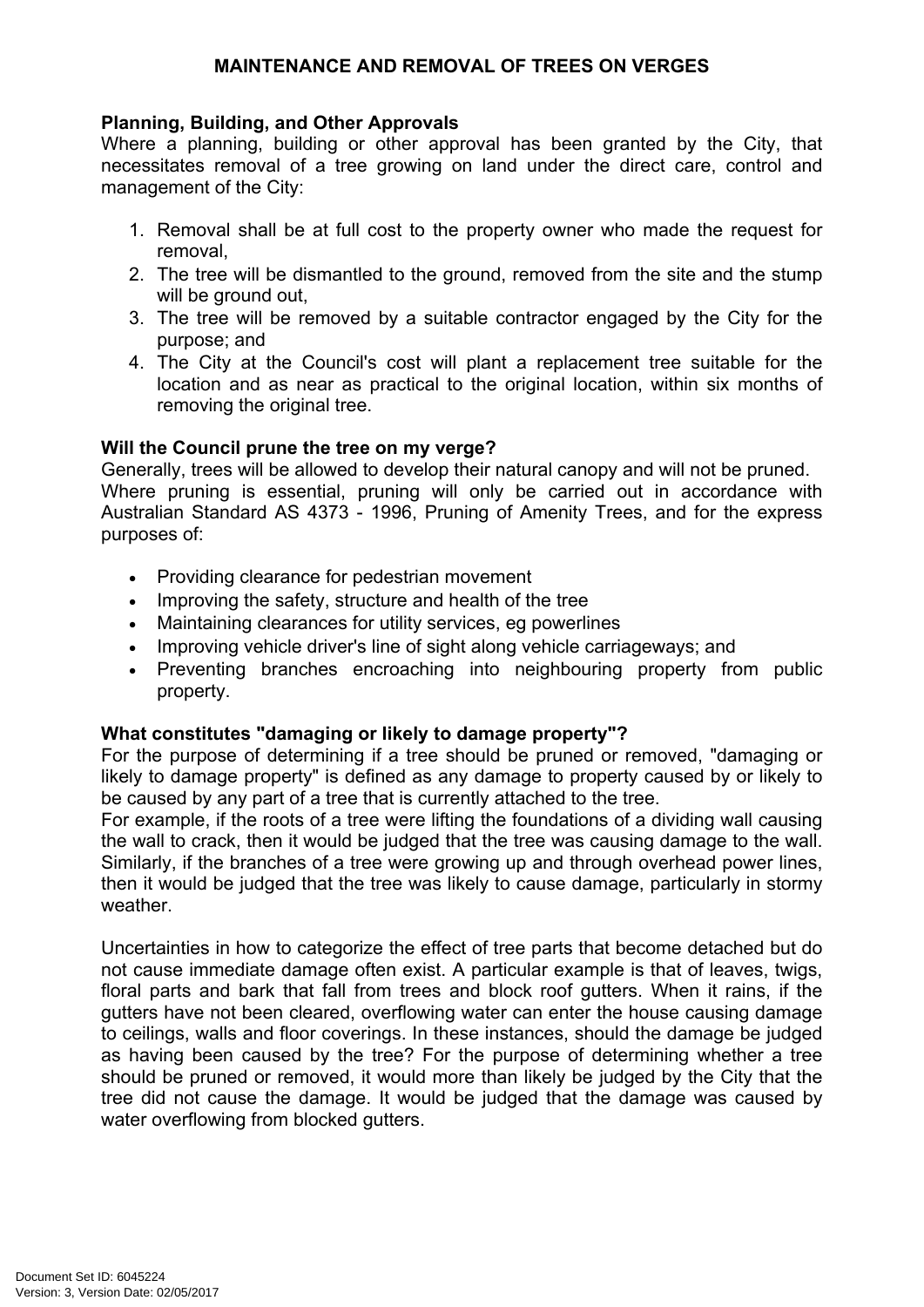The basis for categorising water damage to buildings because of gutters being blocked with leaves, twigs, floral parts and bark, as not having been directly caused by trees, is threefold. In the first instance it would be reasonable to presume that most people know that roof gutters blocked with foliage debris from trees may overflow during rainy weather and cause damage to their residence. In the second it would be reasonable to presume that most people are aware that nearby trees are likely to drop foliage debris into their gutters. And, thirdly, it would be reasonable to presume that most people are aware that if they clean out their gutters before rainy weather they can avoid water damage from overflowing gutters. In summary, in this example it can be reasonably presumed that residents would:

- Be aware of the risk (of water damage from blocked gutters);
- Know the source of the risk (overflowing water from gutters blocked with foliage debris from nearby trees); and
- Know how to avoid the risk (by arranging to have the gutters cleaned out before the onset of wet weather).

Therefore, the City would view the cause of damage as a direct consequence of not cleaning out roof gutters before the onset of wet weather and not as damage caused by trees.

Dealt with separately, under loss of amenity use of land, is the issue of the nuisance and inconvenience of having to clean out roof gutters because of debris from nearby trees.

### **Who is responsible for damage to persons or property caused by trees growing in the street or on parks?**

In the event that damage has been caused to persons or property by a tree growing on land under the direct care, control and management of the City, the Council is generally not liable for the damage. This would include damage caused by any part of a tree currently attached to the tree, such as tree roots lifting the foundations of a dividing wall, causing the wall to crack. It would also include damage caused by any part of a tree that became detached, such as a branch falling onto a parked car.

#### **What sorts of alternatives other than pruning or removal are available to prevent trees damaging property?**

Frequently alternatives to removing or pruning trees are available to prevent them from damaging property. Usually, when it is discovered that a tree is lifting the pavers of a driveway, the immediate response is a request to remove the tree. Consideration is not often given to the fact that the tree root can often be removed without adversely affecting the health of the tree, the pavers replaced and a root barrier installed between the tree and the driveway to prevent future damage. In the case of overhead powerlines, the first response is to either request that the tree is removed or heavily pruned. Again, alternatives may be available. If the power line is a service line extending from a street pole to the house, sometimes it is possible to arrange for the line to be shifted to another pole. Or alternatively, arrange for a consumer pole to be installed just inside the property line and the power to be run underground from this pole to the house.